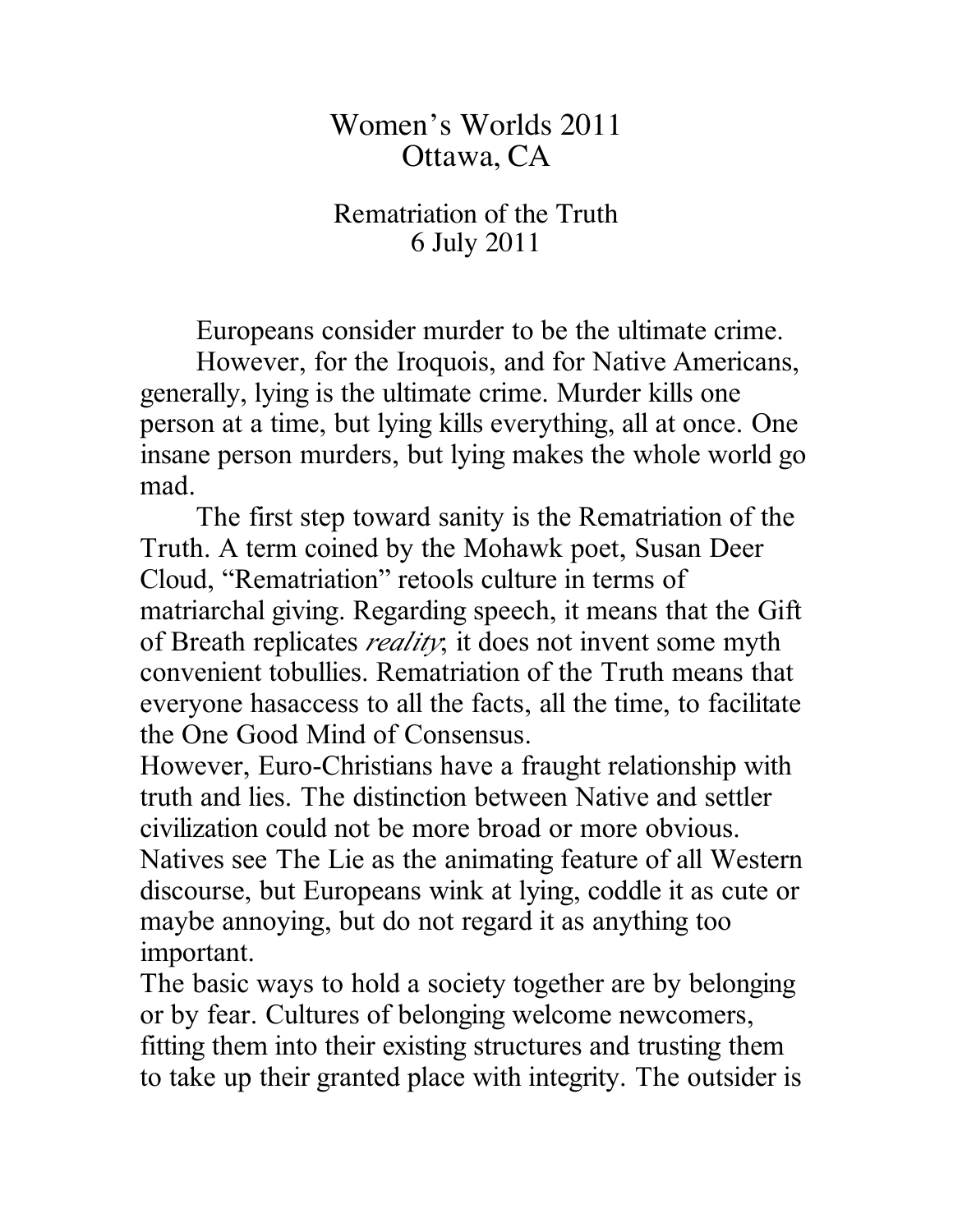immediately regarded as a "Self." Thus, throughout North America, Natives practiced the custom of adoption, and, once adopted, a newcomer was treated as a birth member of the culture. The welcome is based on the expectation of truth, both going to and coming from, all members of the group. Proper decisions can be made only when everyone is in possession of the truth.

Societies that see fear as their major tool not surprisingly exclude newcomers, fingering them as "Other," not "Self." These cultures invent scary defamations about newcomers, officially distrusting their motives and never fully accepting them, even if they are granted citizenship. The exclusion is based on a supposition that newcomers are lying, having come not in search of camaraderie, but in search of some secret advantage that bodes ill for the host culture.

Exclusionary societies are primarily patriarchal. The original Puritans of New England, for instance, had rigorous rules about who could enter and remain in one of their towns. The outsider had to be cleared by town fathers [*sic*] before he [*sic*] could settle down in the town. Certain races and religions were *never* welcome. By contrast, welcoming cultures are primarily matriarchal, while those patriarchies such as the Lakotas, which also adopt newcomers in, were matriarchies until the Spaniards arrived with their ponies and their Big Lies.

The Lie has been touted in the so-called West as a tool of good order since at least Plato's *Republic* (360 B.C.E.). Plato first defined the "Noble Lie" that supported the supposedly Magnificent Myth—an alternative translate of Noble Lie—of the culture at hand. The lie was "noble" because it was a "true lie," with no power to create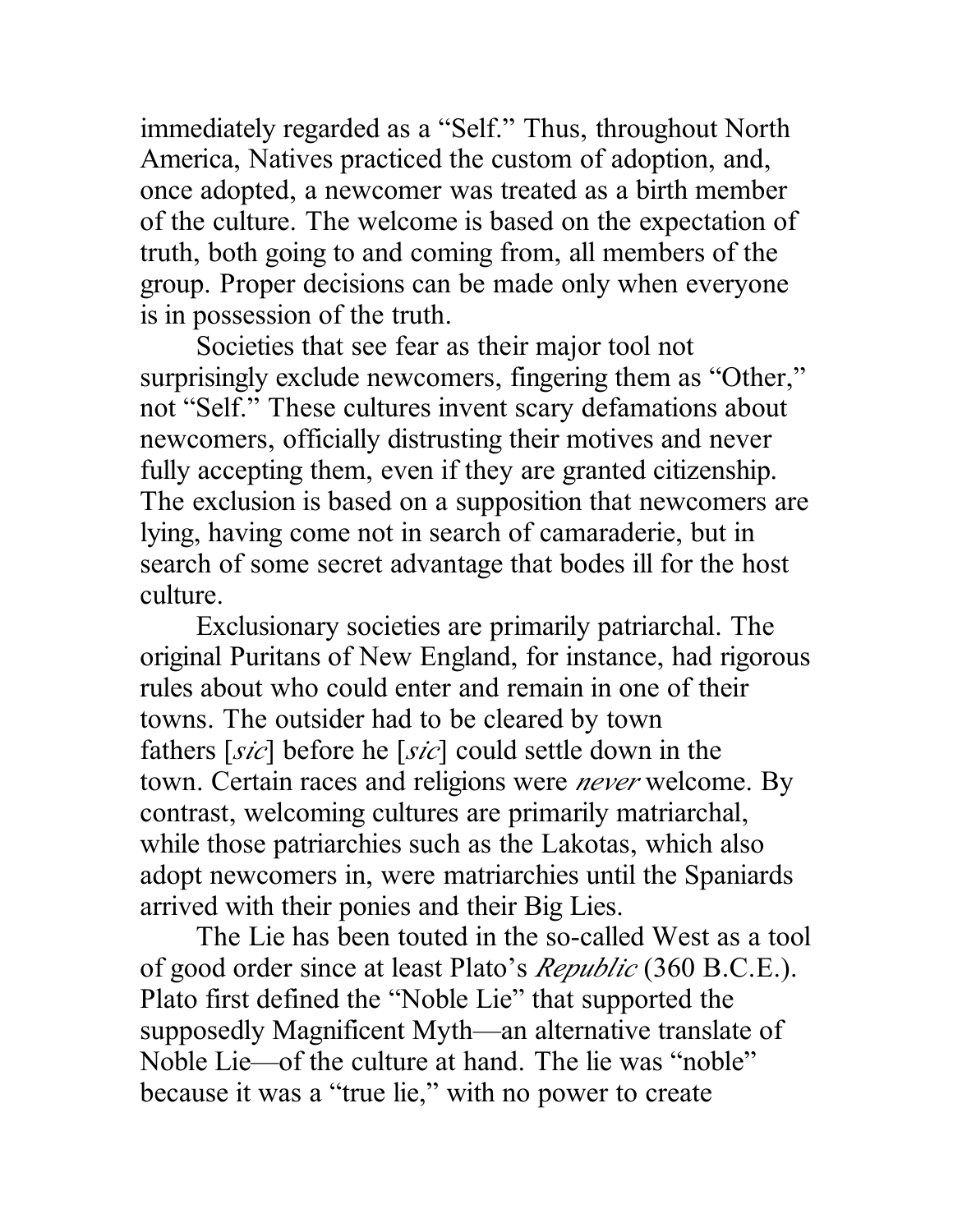"falsehood within the soul." The Noble Lie has recently resurfaced as honorable, even admirable, in John Mearsheimer's *Why Leaders Lie* (2011).

The circumlocutions here are breath-taking. Plato's basic idea, which has not significantly altered in 2,500 years, is that it is fine and dandy for top leaders to lie to the public, just so long as the lie is for a good cause (as defined by the leaders, of course). Any culture that can create such oxymorons as "true lie," "noble lie," and "little white lie," without even blinking at the cognitive dissonance, should not be trusted on anything.

Native America learned that the hard way. Given ourmatriarchal modes, we took Europeans at their word, all the way through the so-called "treaty" period, during which one lie after another was foisted off on us as a ploy to secure our land and our deaths. Too late, we found out that, although Euro-Christians paid lip service to telling the truth to other Christians, they felt no similar obligation to tell the truth to any "heathen savages" in the crowd. Consequently, of the some 400 treaties signed with Native America by the U.S., not one was honored by the settlers.

I do not believe that it is accidental that lying as a strategy is tied culturally to patriarchy. Lying destroys trust, making it easier to frighten, and thus to control, people. If I want to make you hate someone enough to do her harm, I will begin by lying about her, making sure to push your biggest fear-buttons with the lie:

*Oh, she is just lazy, refuses to work, expects you to pay exorbitant taxes so she can lay around the house all day. You're subsidizing her ten bastards, you*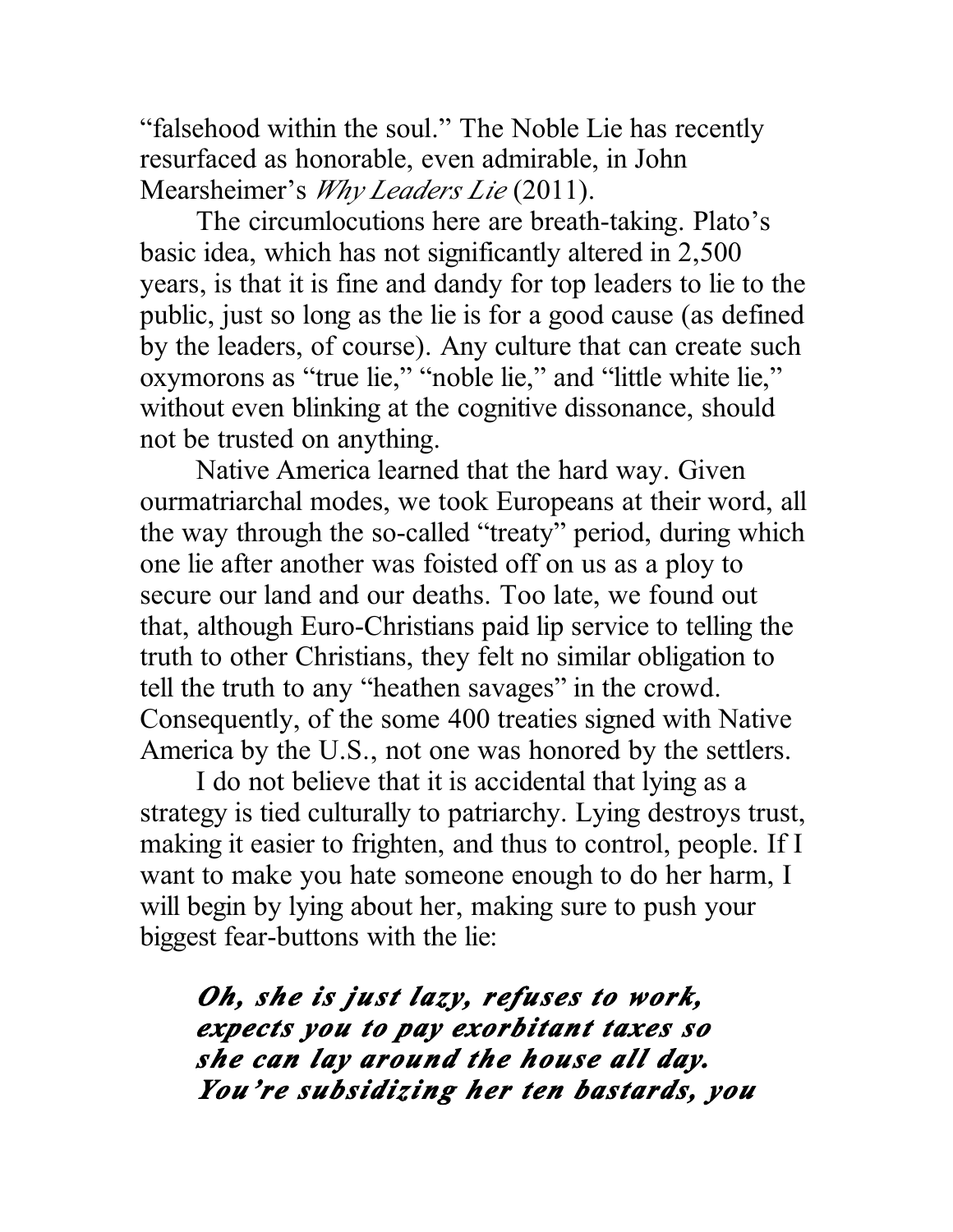*know—each by a different man. She's Mexican, and you know how they don't even care about their children, anyway. I hear she turns tricks on the side, and anyway, she's in this country illegally. Her kids are gonna ruin the educational system*.

Notice that lies makes the majority complicit in behavior that most would eschew as individuals. The reward for being part of the recognized in-crowd is the ability to participate in oppressing others.

Of course, if the ploy is not just controlling an internal population, but attacking a foreign one besides, the lies only get bigger:

*Those people have weapons of mass destruction and no compunction about using them. This is a clash of civilizations, my friend, and those Muslims would just as soon kill you as look at you. They're all terrorists. Kill 'em all, and let God sort 'em out.*

This Noble Lie transferred billions from America's social needs into the pockets of the military-industrial complex, at the same time that the complex made a lunge for the remaining oil supplies of the Arab world. It even made the U.S. population so complicit in the lie, that U.S. citizens did not refuse to be sent abroad to die for it.

The most frightening aspect of Big Lies is that deceptions this large do not just have one lie, but *levels* of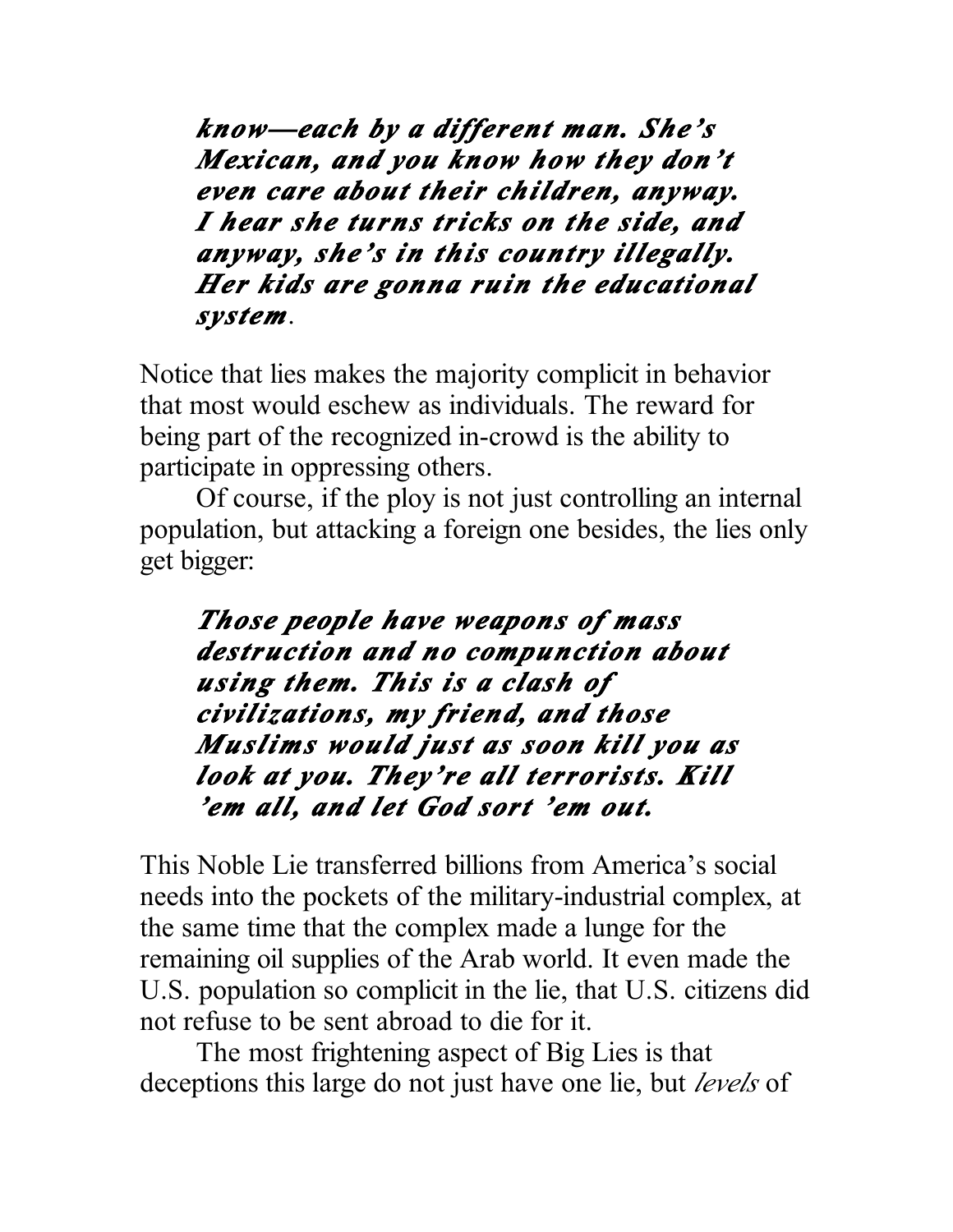lies, *nested lies*, residing within one another like Russian dolls, with the lie changing at every level. The outermostdoll heard about weapons of mass destruction. The next doll in heard about spreading democracy. The next in heard about big money contracts for warindustry cronies. Even farther in, was the story that the majority of Iraqi oil went to Germany and Japan, economic competitors of the U.S., who could be crippled by shutting off the spigot. I have no idea what the innermost lie was, but I am sure it was a doozie.People cooperate with nested lies because they allow the people telling the Noble Lies actually to believe that, unlike the rest of us schlubs, *they* know the *real* skinny—when they do not.

Rematriation of the truth is, therefore, a revolutionary act.

Rematriation of the Truth is our first obligation.

I have heard some Native American elders, including Russell Means, doubt that our matriarchies can be reestablished, but I disagree. Russell Means is Lakota, so he does not have the Iroquoian and woodlands prophecies of how our Fourth Epoch begins:

After the White Panther, the Fire Dragon of Discord has pushed the children's faces into the dust, after heads have rolled west, then the great Turtle, on whose back we ride, will begin to rock her carapace. To and fro, she will rock until she rolls in the water, as she did once before, a long time ago, brushing the irritants off her shell. When she rights herself again, only the Real People will be left on her back, and time will begin again.